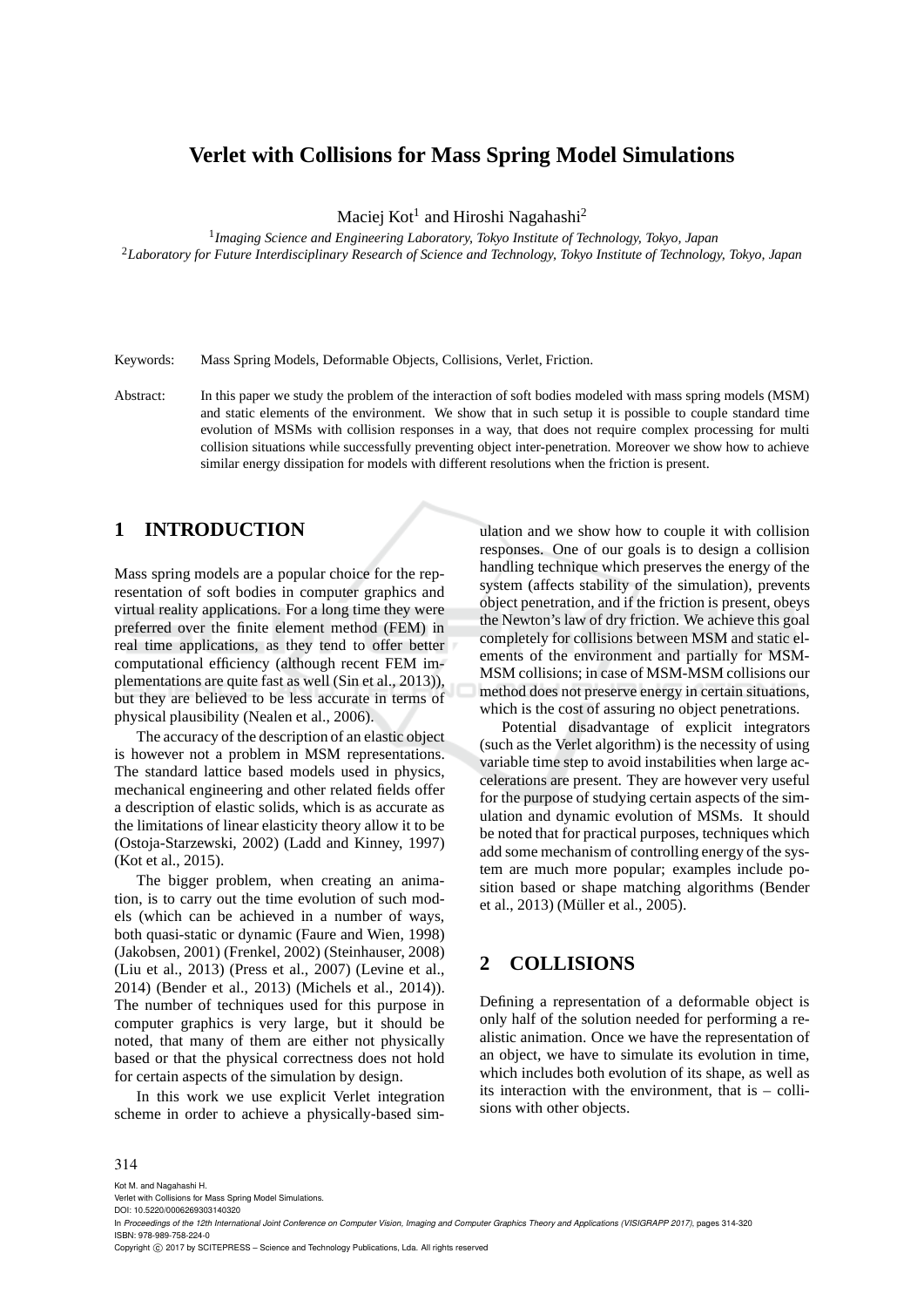#### **2.1 Verlet Integration Scheme**

The time integration algorithm which we use is constructed as a Verlet scheme following the Trotter expansion (Ladd, 2010; Tuckerman et al., 1992; Frenkel, 2002):

$$
e^{A+B} = \lim_{P \to \infty} (e^{A/2P} e^{B/P} e^{A/2P})^P, \tag{1}
$$

where  $e^{A+B}$  is understood to be an operator which is advancing the state of the system by making *P* steps of "size"  $1/P$ . *A* and *B* symbolise two quantities which influence each other and need to be updated "simultaneously". If *P* is finite, the equation is approximate. In an MSM simulation, the two qualities that characterise our system are positions *q* and velocities *v* (defined for each mass point), and the system advances in time (i.e. from 0 to *t*) with steps *dt*.

The Eq. (1) can be translated into the following algorithm:

- 1. advance positions by  $0.5dt$ ;  $(q + v \cdot 0.5dt)$
- 2. compute forces *F*
- 3. advance velocities by  $dt$ ; ( $v == F/m \cdot dt$ )
- 4. advance positions by 0.5*dt*,

which is known as a *position Verlet* integration scheme. It can be used to simulate the time evolution of a mass spring system. It does not account for collisions, as all the forces in the system come from springs or gravity. Consequently collision handling requires the algorithm to be extended.

#### **2.2 Elastic Collisions**

In our approach the collision of an object represented by an MSM is carried out by colliding mass points of the MSM, that is, through microcollisions. Detection of collisions between MSM and meshes or objects with well defined surfaces is straightforward. Collisions between different MSMs as well as self collisions require defining the surface of an MSM in some way. In this work, we associate a collision sphere with each mass point lying on the border of an object; the radius of the sphere is equal to the average of the halflength of springs connected to the node in question. Additionally we assume that if two spheres are connected by a spring they never produce a collision.

Each microcollision should preserve energy and momentum of the system, that is for any two colliding mass points (spheres)  $m_1$  and  $m_2$  moving with velocities  $v_1$  and  $v_2$  we have:

$$
m_1\bar{v}_1 + m_2\bar{v}_2 = m_1\bar{v}_1 + m_2\bar{v}_2
$$
  
\n
$$
m_1\bar{v}_1^2 + m_2\bar{v}_2^2 = m_1\bar{v}_1^2 + m_2\bar{v}_2^2,
$$
\n(2)



Figure 1: A symbolic illustration of multi-collision situation, where serial processing of collisions leads to high number of collision events.

which gives new velocities as:

$$
\bar{v}_{1'} = \frac{2m_2\bar{v}_2 + (m_1 - m_2)\bar{v}_1}{m_1 + m_2} \n\bar{v}_{2'} = \frac{2m_1\bar{v}_1 + (m_2 - m_1)\bar{v}_2}{m_1 + m_2}.
$$
\n(3)

Non movable objects (such as a ground) are treated as having infinite mass.

A computationally efficient way of handling collisions is to process them in a serial way, as if none two happened at the exact same moment. However, the time resolution of our simulation is defined by the time step, and it is not desirable for it to be too small. This leads to multi-collisions, that is, situations in which an object is colliding with multiple other objects during one time frame. If we detect collisions once per frame, serial collision handling may lead to objects penetrating each other (i.e. imagine a sphere in between two planes with  $\pi/6$  angle between them). Increasing the number of detection/handling events per time frame is not a solution, as it may lead to significantly increased computational costs per frame in some situations. Figure 10 symbolically illustrates such situation. A ball reflected by one wall immediately hits the other wall, and reflected by it hits the first wall once again making very little progress outside of this computational trap. On the other hand performing only one collision per frame leads to object penetration. The solution to this situation may be to abandon serial collision handling, and instead solve all the collisions simultaneously (e.g. as a constraint reaction problem). The disadvantage of such technique is again the increased computational cost.

Below we will show how to prevent object penetration while processing collisions in a serial way.

First of all, before we proceed to multi collision problem, let us show how to achieve a stable simulation for a simple setup of a ball bouncing on the ground in gravitational field. Our time integration algorithm consists of two conceptual parts – position update and velocity update. Collision reaction can be added as a third part, and by applying eq. (1) recur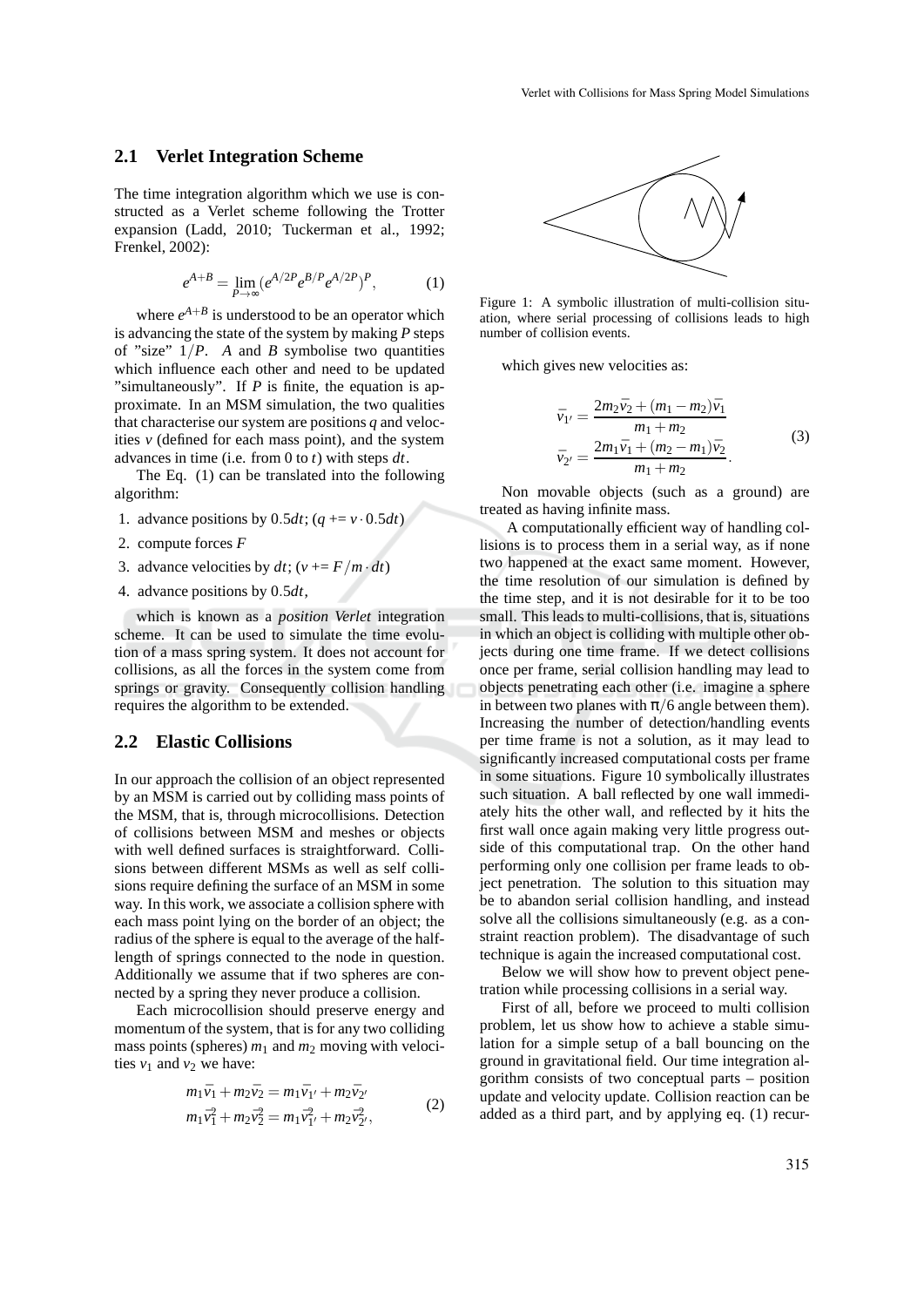sively, we arrive at one of possible algorithms:

- 1. advance positions by 0.5*dt*
- 2. compute forces
- 3. advance velocities by 0.5*dt*
- 4. handle collisions and friction by updating velocities (not forces)
- 5. advance velocities by 0.5*dt*
- 6. advance positions by 0.5*dt*

This scheme will produce energy preserving simulations which are stable over long time scales, and will work if the bouncing mass is receiving forces from springs as well. First we advance positions (half step), then velocities, which by itself consists of two steps – applying force influence and collisions. Note, that collision handling procedure uses the values of velocities in the middle of the frame (at the half step). It is a popular approach of incorporating collision response into the simulation used e.g. in (Bridson et al., 2002).

This algorithm, if collision handling is processed in a serial way, may produce object overlaps if a single mass point of the MSM is colliding with multiple independent objects. It should be noted, that for volumetric MSMs this is unlikely to happen unless the object's curvature is high. Consequently this algorithm could be used for volumetric MSMs in low curvature environments. Unfortunately the behavior of clothes would be affected considerably, as 2d objects stacked together produce exactly this kind of multi-direction multi-collisions, which cause overlaps. Because of that, the algorithm typically requires additional constraint solving procedure of some kind (Atencio et al., 2005).

### **2.3 Elastic Collisions with Overlap Prevention**

For the purpose of preventing object overlaps, we modify the algorithm in the following way:

- 1. advance positions by 0.5*dt*
- 2. apply half of the collision/friction response
- 3. compute forces
- 4. advance velocities by *dt*
- 5. compute collision/friction response
- 6. apply half of the collision/friction response
- 7. advance positions by 0.5*dt*

The collision response was switched with velocity update when compared to the previous algorithm. The second step uses collision/friction response information from the "previous" frame (although we may very well say that each frame starts at the step 4, and the whole procedure will look more natural). Steps 2 and 6 (apply c/f response) modify velocities.

In a perfectly elastic collision of two hard objects (eq. (3)), the state in which half of the response is applied results with a situation where normal component of the relative velocity between these two colliding objects equals zero. Therefore steps 7 and 1 are guaranteed not to produce any additional overlap between them. This means, that if an MSM node collides with multiple elements of static environment (i.e. triangles of an unmovable mesh), the node will remain at rest state relative to these static elements (in terms of normal velocities).

If there are additional MSM nodes colliding with each other they too, can be brought together to the state of the same relative velocity, however it may require applying collision response to them, with different proportions than those present in steps 2 and 6 (i.e. instead half-half, we may need to do e.g. 0.3 and 0.7 response). In such situations energy preservation is no longer guaranteed (with energy differences of the same magnitude as those present e.g. in Verlet with adaptive time-step).

The effects of this can be seen in Figs. 3 and 4. The Figure 3 shows an energy of a system, where 3 MSM nodes lie on top of each other (and on the ground, Fig. 2 A). There is no energy drift present. Also, there is no drift if the node colliding with the ground is connected by a spring with the rest of the MSM. We observe however a small drift if there is a second node present between the ground and the spring node (Fig.  $2 \text{ C}$ ). The Figure 4 shows an energy of such system. In both cases the bottom node undergoes a constant collision with a ground and the node above. If spring forces are present, there is a noticeable energy drift in the system, however as its magnitude is rather small, its effects will be completely eliminated if friction and damping effects are incorporated into the simulation.

## **3 CONTACT FRICTION**

The problem of collisions with frictional contact has been studied previously for various model representations and time integration schemes (Fisher and Lin, 2001) (Hasegawa and Sato, 2004) (Cotin et al., 1998) (James and Pai, 2002) (Duriez et al., 2006) (Pabst et al., 2009), and the common approaches include,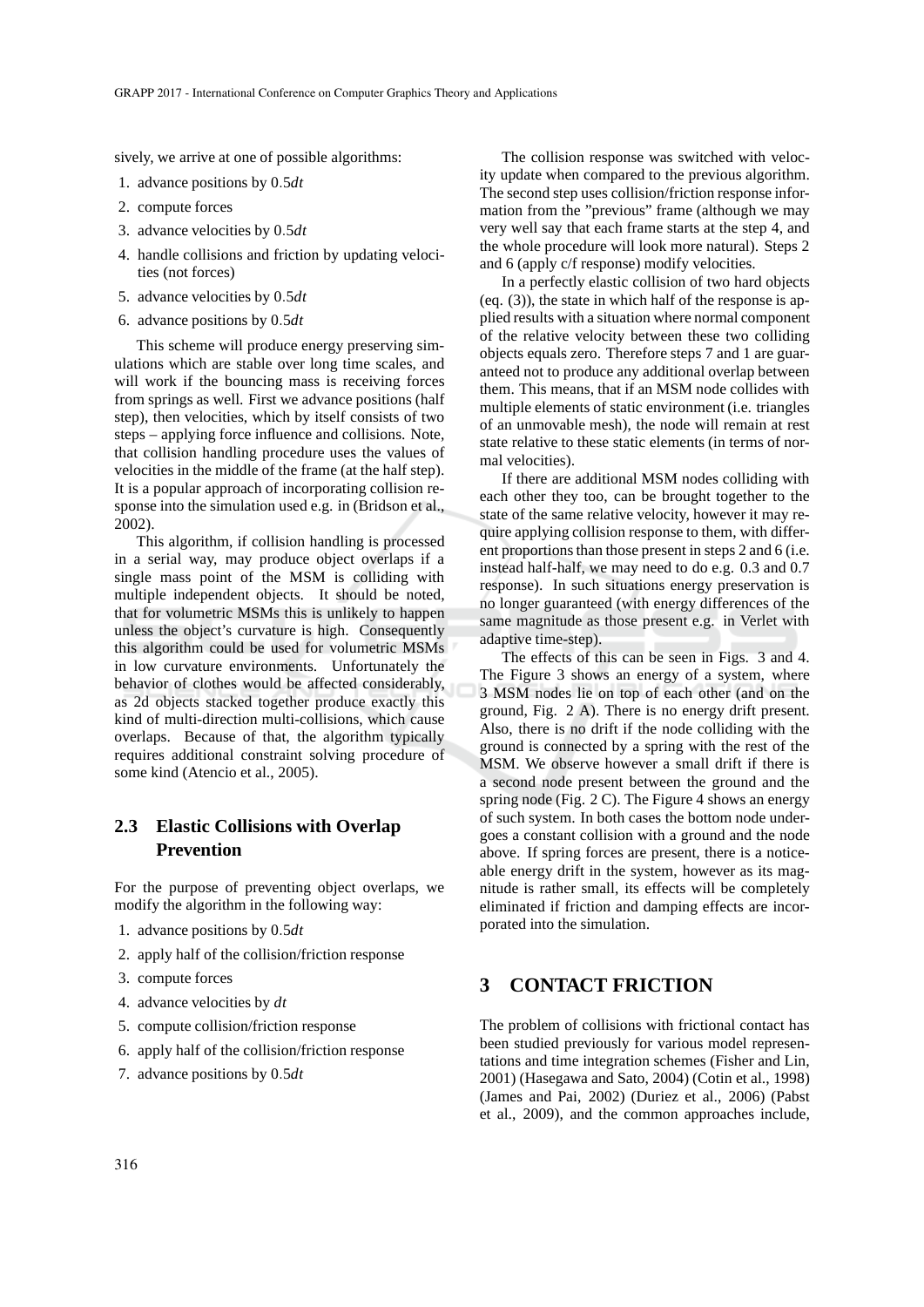

Figure 2: Three example configurations of collisions between MSM nodes and the ground.



Figure 3: Energy of the system in a typical multi collision situation (such as the one on Fig.2 A).



Figure 4: Energy drift present in a multi collision setup, when multiple objects are stacked on each other and spring connections are present (setup form Fig. 2 C).

among others, constraint based methods and penalty force methods (Michels et al., 2014). In the context of mass spring models, the focus has been placed on 2d meshes designed for a cloth representation (Bridson et al., 2002) (Pabst et al., 2009). While such methods have a good potential to be extended to volumetric objects, the existing works lack argumentation and convincing testing schemes that would verify their physical correctness.

The Newton dry friction model assumes that:

- Friction force is proportional to the normal pressure between contacting objects and is parallel to the contact surface
- It does not depend on the area of contact between objects

• It does not depend on the velocity of sliding surfaces

Let us consider a volumetric object sliding on a flat surface with friction. The friction force will be proportional to the gravitational force acting on the object:

$$
F = \mu F_g = \mu \cdot M \cdot g,\tag{4}
$$

where  $\mu$  is the friction coefficient (which in general will depend on both colliding surfaces), *M* is the mass of the moving object and *g* denotes gravitational acceleration coefficient.

In rigid body dynamics, the mass of the whole object has to be known for the friction force to be calculated correctly. In our case however all the interactions between the surface and the object happen through a handful of boundary mass points that collide with the surface and the frictional force should be applied only to those points. For the sake of efficiency the friction handling algorithm should not require the knowledge about any other nodes of the colliding MSM or MSM stacked on top of it. Consequently the equation 4 is not really usable. Instead its properties should be recreated by simple rules for single mass point collisions.

Fortunately these rules are very easy to find and understand (Kot and Nagahashi, 2014). Let us consider a box sliding on a flat surface. We will represent it by MSMs with three different resolutions (Fig. 6). The first box  $-3 \times 2 \times 2$  mass points, the second by  $5 \times 3 \times 3$  lattice and the third –  $9 \times 5 \times 5$ . The total mass of each box is the same, therefore elementary masses of the MSM nodes will differ. Also the number of the nodes colliding with the surface will be different: 6 mass points for the low resolution MSM, 15 for medium and 45 for high. This constitutes 50%, 33% and 20% of the total number of nodes for each model respectively. Consequently the number of elementary collisions will differ greatly between these models, and each elementary collision will result in a different elementary momentum flow between object and the surface. Moreover for each point the frequency of collision events will differ. What will be invariant between high, medium and low resolution representations however, is the total flow of momentum that passes from the object through the colliding surface.If we consider, that each mass point *m<sup>i</sup>* represents some elemental volume and consequently elemental area of contact *a<sup>i</sup>* , bounces of the surface with average frequency  $f_i$ , changing is momentum by  $\Delta p_i$  with each bounce (according to eq. (3)), giving a flux  $j_i = \frac{\Delta p_i f_i}{q_i}$  $\frac{p_i f_i}{a_i}$ , the total momentum flow must sum up to  $Mg$ , because it is the condition of objects not penetrating each other: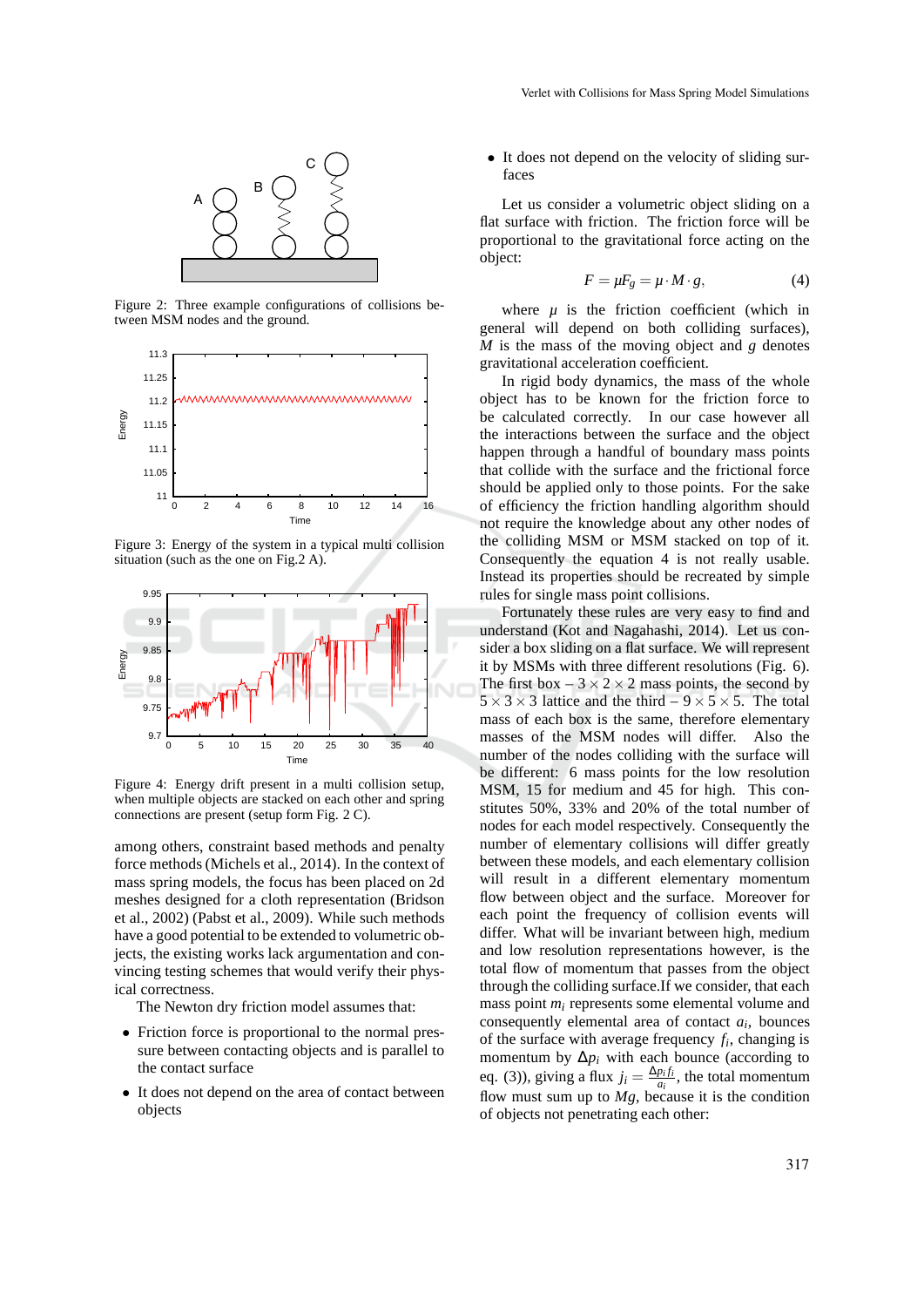

Figure 5: Transfer of momentum between the ground and a heavy object. Small particle bounces back and forth and the heavy object never touches the ground.

$$
j \cdot A = \sum_{i}^{C} j_i a_i = \sum_{i}^{C} f_i \Delta p_i = \frac{\Delta p}{\Delta t} = Mg. \tag{5}
$$

The only quantity that we control directly when giving a response to an elementary collision is  $\Delta p_i$ , however we know, that all the other quantities will adjust themselves in such way, that the eq. (5) will hold (i.e. if we decrease  $\Delta p_i$ , the frequency  $f_i$  will increase so that the momentum flow will remain constant). This can be better understood with an illustration on Fig. 5. A small particle bounces back and forth between the ground and a heavy object. If we increase the mass of the object, the velocity of the particle will increase automatically (increasing the frequency with which it hits the ground). If we reduce the mass of the small particle similar thing will happen. In the end, the heavy object will never actually hit the ground independently on what we do with the small particle as long as it transfers any momentum with each bounce. Therefore if we associate with each collision an elementary friction impulse  $F_i = \mu \Delta p_i$ , the total frictional force exerted on an object will accumulate to  $F = \mu Mg$ , independently on quantities such as *A*, *f<sub>i</sub>* and even ∆*p<sup>i</sup>* . The latter means that incorporating non elastic collisions will not affect frictional force during continuous contact of surfaces.

#### **4 TESTS**

In order to confirm that such micro collision approach to friction allows to achieve a correct macroscopic response we have performed a series of experiments in which elastic objects slide with friction on a flat surface. According to Newton's dry friction law the distance which each object travels before completely stopping should be independent on the mass of the object, its shape or apparent area of contact. We have performed the test for various shapes – from simple boxes to complex objects with non trivial shapes. Our tests indicate that travel distance does not depend on



Figure 6: Four elastic objects sliding with friction on a flat surface. Initial position. Three resolutions of a box (high, medium, low), and a bird. Boxes have the same mass. Bird has different mass and non flat surface.



Figure 7: Final position of the objects from Fig. 6.

the resolution of MSM, mass of the object or even its shape, thus confirming that our method gives physically correct results.

Figures 6 and 7 show the initial and final positions of four elastic objects. The three boxes represented by different resolution MSMs travel exactly the same distance before stopping, which shows that energy dissipation rate is invariant with the resolution and depends only on the friction coefficient. The fourth object – a bird with non trivial shape and different mass, slides beside the boxes. At the beginning only its tail touches the ground (Fig. 8); soon due to gravitational force the rest of its body descends and the area of contact with the ground is increased. Even though the bird's movement is complex and includes shape relaxation with various vibrational modes, the total distance that it travels is the same as in the case of boxes.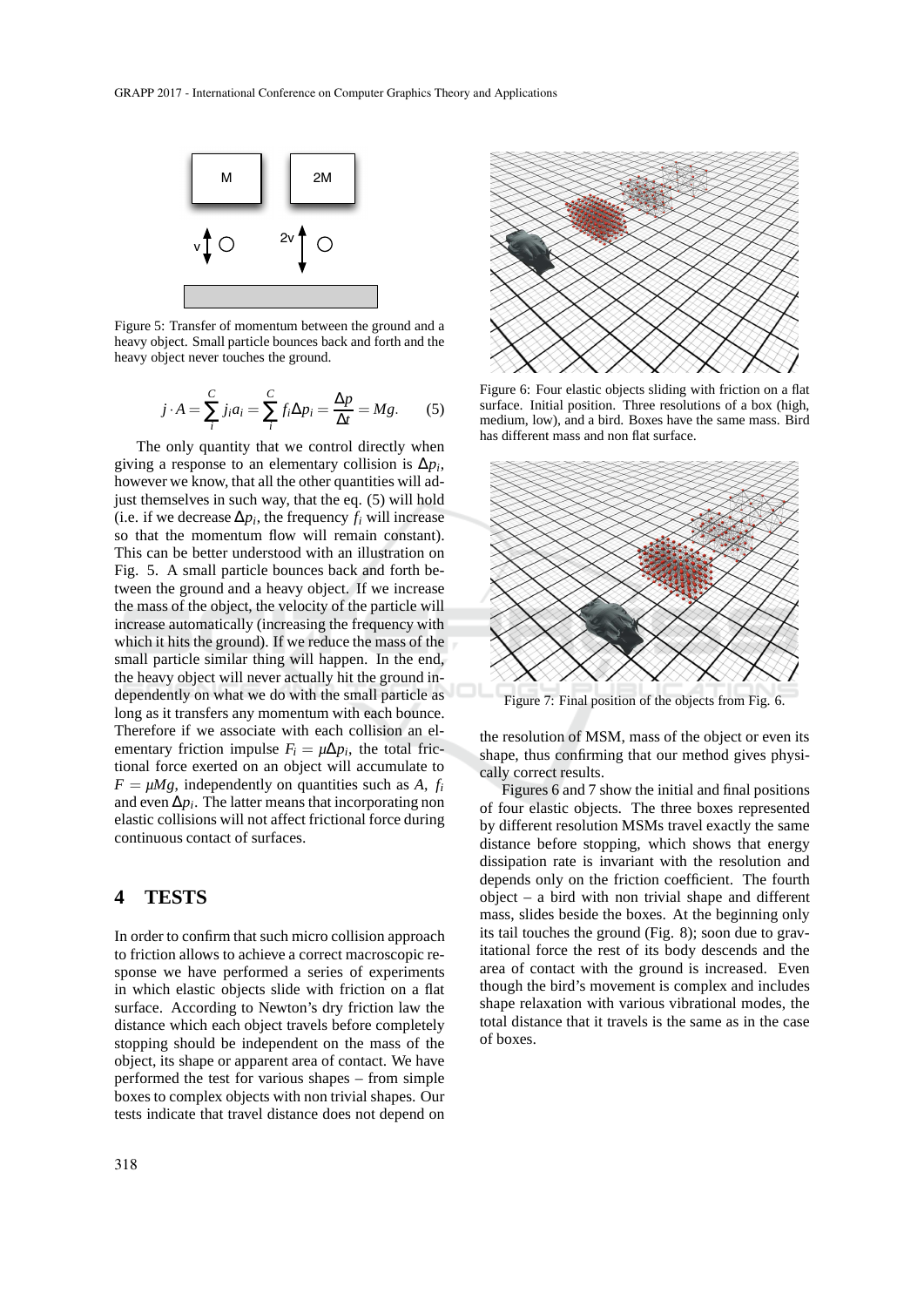

Figure 8: Initial position of the model of a bird.



Figure 9: Final position of the model of a bird.



Figure 10: Two spherical objects colliding with each other and with the environment.

# **5 CONCLUSIONS**

In this work we have shown tests of general behavior of MSMs that involve collisions and friction in Verlet simulation. We demonstrate, that by rearranging the order in which certain steps in Verlet scheme are handled, and by splitting the collision response into two steps, we can eliminate the need for any additional solvers. This can result in much simplified and lightweight simulation system, which still produces physically plausible animations. The presented technique is interesting both from academic and practical point of view, is very robust, and will work satisfactory for various conditions and situations.

Moreover we show, that total frictional force does not depend on a single microcollision response, but all the responses summed together. This means, that careful analysis of singular microcollisions is unnecessary and does not affect the final result of the total frictional force. Such analysis is often present in collision responses in CG, and require e.g. measuring penetration depth (Heidelberger et al., 2004), which may increase costs of the collision response computation.

In our approach the frictional force acting on an object does not change even if the area of contact or the resolution of an MSM differs. Because the response to each micro collision is local, the presented algorithm will also work in case of multiple objects stacked on each other. Lastly, the presented technique has a very high computational efficiency, as it does not require any knowledge about global properties of colliding objects.

Dividing the collision response into two steps allows to prevent progressing penetration of colliding objects in serial collision handling. This approach however has a limitation which manifests itself when groups of MSM nodes collide with each other. In such cases, the energy of the system may change slightly during the collision response. However for volumetric MSM such situations occur very rarely, and only for the models with high surface curvature (for angles sharper than 90 degrees). In such cases our algorithm behaves similarly to standard methods of collision handling for MSMs (e.g. such as the method described in (Jakobsen, 2001)). Although in frictionless setup this may lead to noticeable energy drifts over long periods of time, such methods has proven to be suitable for wide range of practical applications. If friction or damping are present the problem completely disappears because the energy dissipation due to these phenomena is of much higher magnitude, than the one caused by numerical inaccuracies.

### **REFERENCES**

- Atencio, Y. P., Esperanca, C., Cavalcanti, P. R., and Oliveira, A. (2005). A collision detection and response scheme for simplified physically based animation. In *XVIII Brazilian Symposium on Computer Graphics and Image Processing (SIBGRAPI'05)*, pages 291–298.
- Bender, J., Müller, M., Otaduy, M. A., and Teschner, M. (2013). Position-based methods for the simulation of solid objects in computer graphics. In *EUROGRAPH-*